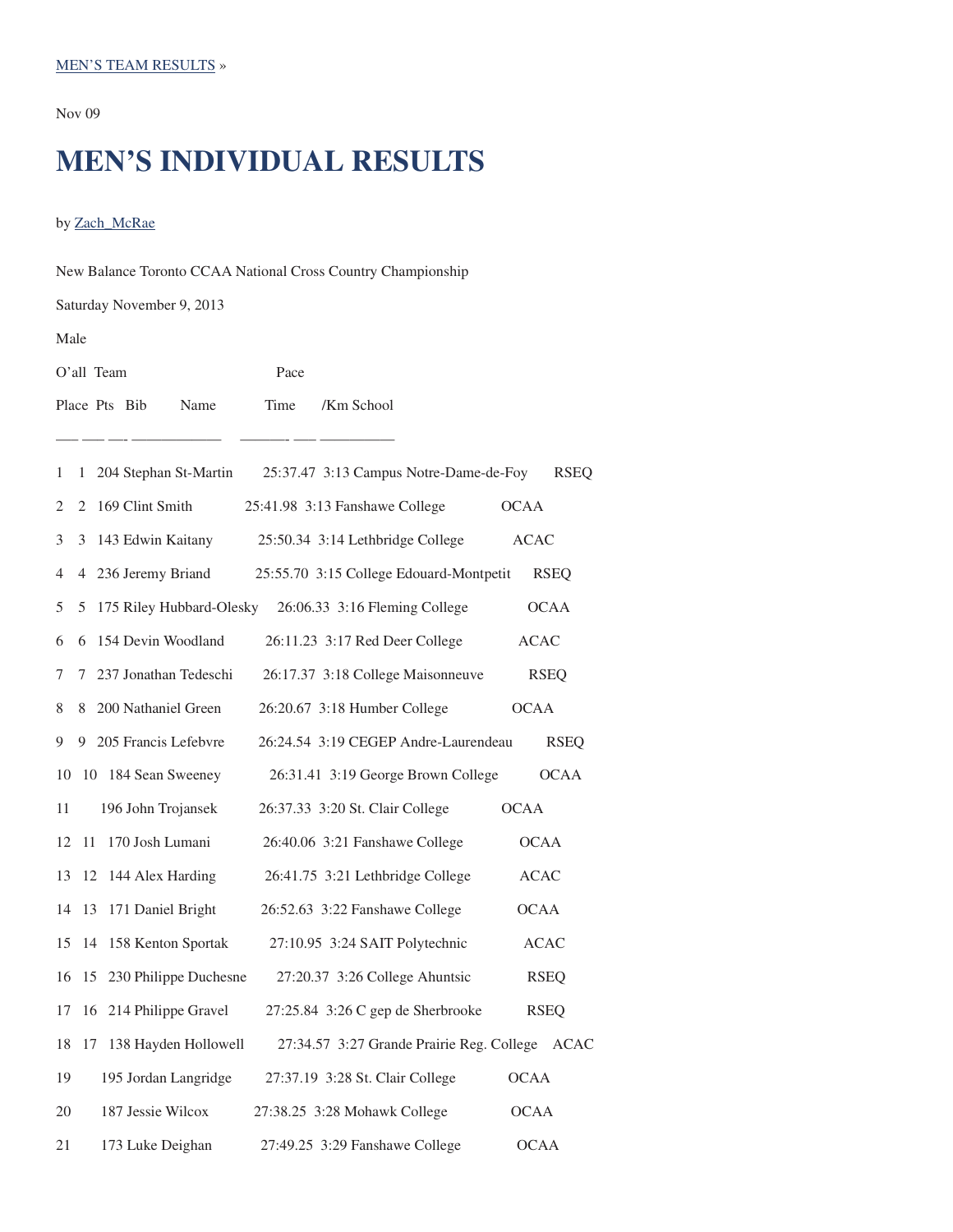| 22 | 172 Sean Coleshill      | 27:53.47 3:30 Fanshawe College                             | <b>OCAA</b>    |
|----|-------------------------|------------------------------------------------------------|----------------|
| 23 | 199 Jesse Bruce         | 27:59.41 3:30 Humber College                               | <b>OCAA</b>    |
| 24 | 148 Andrew Peters       | 28:02.84 3:31 MacEwan Univ.                                | <b>ACAC</b>    |
| 25 | 220 Phillipe Brochu     | 28:03.78 3:31 Champlain St. Lawrence                       | <b>RSEQ</b>    |
| 26 | 18 168 Gavin Shields    | 28:05.87 3:31 Confederation College                        | <b>OCAA</b>    |
| 27 | 198 Eric Bang           | 28:06.39 3:31 Humber College                               | <b>OCAA</b>    |
| 28 | 216 Samuel Beauvais     | 28:10.11 3:32 C gep de Sherbrooke                          | <b>RSEQ</b>    |
| 29 | 159 Matt Vrielink       | 28:15.13 3:32 SAIT Polytechnic                             | <b>ACAC</b>    |
| 30 | 228 Nassim Ennabaoui    | 28:16.93 3:33 CEGEP St-Lambert                             | <b>RSEQ</b>    |
| 31 | 19 134 Ryan Burlingame  | 28:19.93 3:33 Augustana Univ.                              | <b>ACAC</b>    |
| 32 | 139 Riley Wallace<br>20 | 28:21.47 3:33 Grande Prairie Reg. College ACAC             |                |
| 33 | 21 215 Jules Bumotte    | 28:21.63 3:33 C gep de Sherbrooke                          | <b>RSEQ</b>    |
| 34 | 231 Ismael Ben Mohamed  | 28:24.00 3:33 College Ahuntsic                             | <b>RSEQ</b>    |
| 35 | 178 Ian Wier            | 28:24.40 3:34 Fleming College                              | <b>OCAA</b>    |
| 36 |                         | 217 Marc-Antoine Cr peau 28:29.47 3:34 C gep de Sherbrooke | <b>RSEQ</b>    |
| 37 | 174 Matt Barnett        | 28:31.07 3:34 Fanshawe College                             | <b>OCAA</b>    |
| 38 | 164 Liam Smith          | 28:32.57 3:35 Conestoga College                            | <b>OCAA</b>    |
| 39 | 206 Edouard Garneau     | 28:35.31 3:35 CEGEP Andre-Laurendeau                       | <b>RSEQ</b>    |
| 40 | 135 Hans Asfeldt        | 28:35.53 3:35 Augustana Univ.                              | <b>ACAC</b>    |
| 41 | 131 Nick MacLean<br>22  | 28:36.56 3:35 UBC Okanagan BC                              | <b>PACWEST</b> |
|    | 42 23 130 Cailan Libby  | 28:37.17 3:35 UBC Okanagan BC                              | <b>PACWEST</b> |
| 43 | 166 Ahmed Ahmed         | 28:37.43 3:35 Conestoga College                            | <b>OCAA</b>    |
| 44 | 150 Adam Epp            | 28:43.22 3:36 MacEwan Univ.                                | <b>ACAC</b>    |
| 45 | 197 Matt Ward-Trymbulak | 28:44.14 3:36 St. Clair College                            | <b>OCAA</b>    |
| 46 | 210 Dominic Perreault   | 28:56.24 3:38 CEGEP Riviere-de Trois-Riviere RSEQ          |                |
| 47 | 226 Marek Andamowicz    | 28:57.02 3:38 CEGEP St-Lambert                             | <b>RSEQ</b>    |
| 48 | 218 Mathieu Ladouceur   | 28:58.27 3:38 C gep de Sherbrooke                          | <b>RSEQ</b>    |
| 49 | 151 Tyler Duce          | 28:58.31 3:38 MacEwan Univ.                                | <b>ACAC</b>    |
| 50 | 201 Sam Kirwin          | 29:08.60 3:39 Humber College                               | <b>OCAA</b>    |

New Balance Toronto CCAA National Cross Country Championship

# Page 2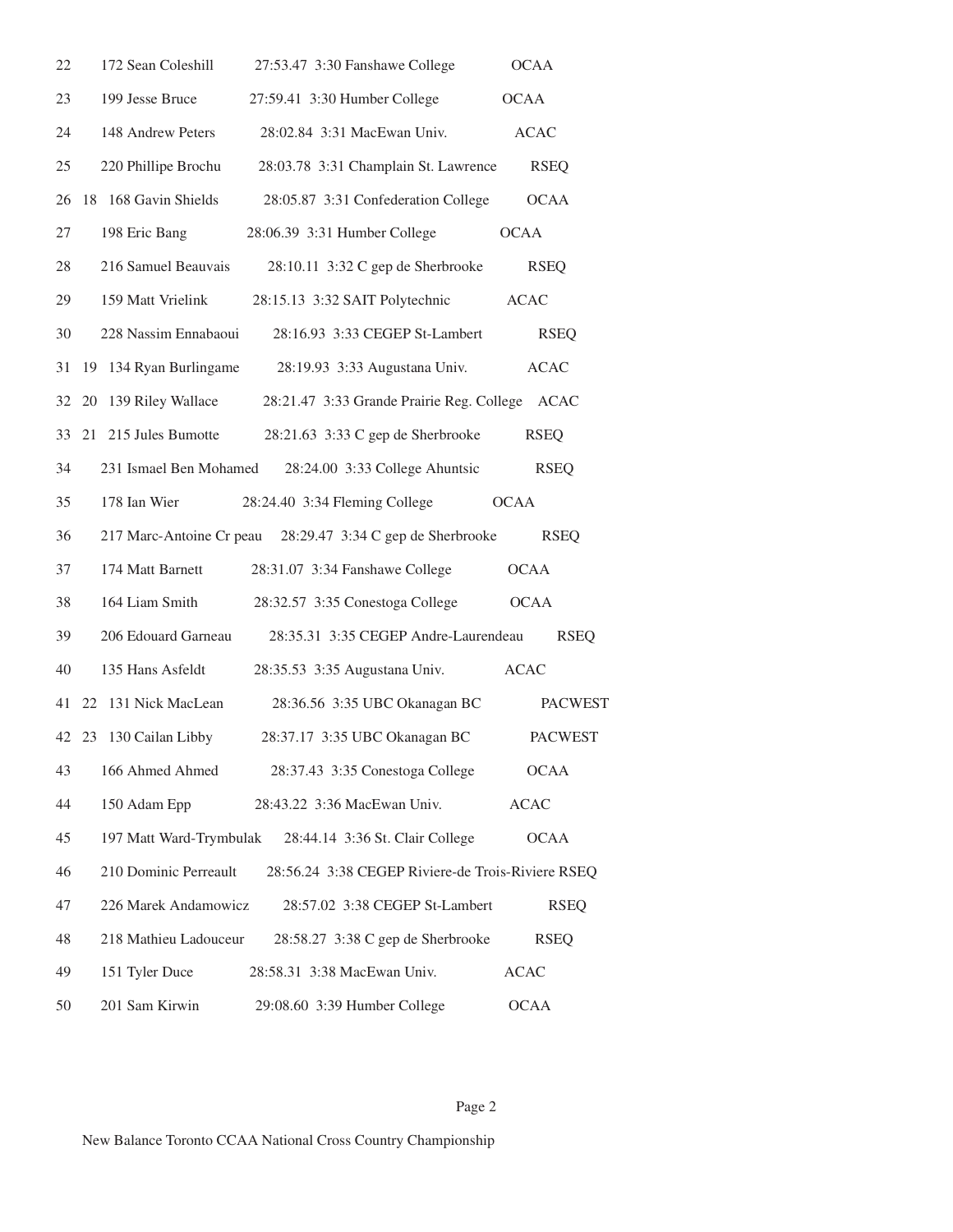Saturday November 9, 2013

#### Male

|    | O'all Team    |                 |                          | Pace |                                                                 |                |
|----|---------------|-----------------|--------------------------|------|-----------------------------------------------------------------|----------------|
|    | Place Pts Bib |                 | Name                     | Time | /Km School                                                      |                |
|    |               |                 | 51 24 129 Jared Kesteven |      | 29:10.03 3:39 UBC Okanagan BC                                   | <b>PACWEST</b> |
| 52 |               |                 | 191 Bradley Wilcox       |      | 29:10.10 3:39 Mohawk College                                    | <b>OCAA</b>    |
| 53 |               |                 | 176 David Parsons        |      | 29:10.97 3:39 Fleming College                                   | <b>OCAA</b>    |
| 54 |               |                 | 207 L o Sanscartier      |      | 29:12.64 3:40 CEGEP Andre-Laurendeau                            | <b>RSEQ</b>    |
| 55 |               |                 | 153 Brett Andres         |      | 29:13.63 3:40 MacEwan Univ.                                     | ACAC           |
| 56 |               |                 |                          |      | 227 Benjamin Daunoravicius 29:14.94 3:40 CEGEP St-Lambert       | <b>RSEQ</b>    |
| 57 |               |                 | 165 Robert Brouillette   |      | 29:16.18 3:40 Conestoga College                                 | <b>OCAA</b>    |
| 58 |               |                 |                          |      | 219 Marc-Andr Forget 29:17.68 3:40 C gep de Sherbrooke          | <b>RSEQ</b>    |
|    |               |                 | 59 25 128 Alex Hansen    |      | 29:19.95 3:40 UBC Okanagan BC                                   | <b>PACWEST</b> |
| 60 |               |                 | 190 Johannes Louw        |      | 29:22.25 3:41 Mohawk College                                    | <b>OCAA</b>    |
| 61 |               |                 | 189 Hassan Ishaq         |      | 29:22.40 3:41 Mohawk College                                    | <b>OCAA</b>    |
| 62 |               |                 |                          |      | 202 Darren Mancini 29:24.52 3:41 Humber College                 | <b>OCAA</b>    |
| 63 |               | 160 Jordan Fish |                          |      | 29:26.54 3:41 SAIT Polytechnic                                  | <b>ACAC</b>    |
| 64 |               |                 | 221 Matthew Turcotte     |      | 29:28.42 3:42 Champlain St. Lawrence                            | <b>RSEQ</b>    |
| 65 |               |                 |                          |      | 163 Jason Slobodian 29:29.61 3:42 SAIT Polytechnic              | <b>ACAC</b>    |
| 66 |               |                 | 194 Chris Caddey         |      | 29:29.98 3:42 St. Clair College                                 | <b>OCAA</b>    |
| 67 |               |                 | 155 Noah Arychuk         |      | 29:33.78 3:42 Red Deer College                                  | <b>ACAC</b>    |
|    |               |                 | 68 26 125 Connor McKay   |      | 29:35.07 3:42 Thompson Rivers Univ.                             | <b>PACWEST</b> |
| 69 |               |                 | 188 Kevin Patterson      |      | 29:36.88 3:43 Mohawk College                                    | <b>OCAA</b>    |
| 70 |               |                 | 133 MacKenzie Wong       |      | 29:37.92 3:43 UBC Okanagan BC                                   | <b>PACWEST</b> |
| 71 |               |                 |                          |      | 238 Alexandre Harti-Meunie 29:38.49 3:43 College Maisonneuve    | <b>RSEQ</b>    |
| 72 |               |                 | 27 126 Ryan Pidhirniak   |      | 29:39.12 3:43 Thompson Rivers Univ.                             | <b>PACWEST</b> |
| 73 |               |                 | 132 Josh Tremblay        |      | 29:42.53 3:43 UBC Okanagan BC                                   | <b>PACWEST</b> |
| 74 |               |                 | 209 Vincent Tremblay     |      | 29:44.85 3:44 CEGEP Riviere-de Trois-Riviere RSEQ               |                |
| 75 |               |                 | 149 Spencer Peterson     |      | 29:45.44 3:44 MacEwan Univ.                                     | <b>ACAC</b>    |
| 76 |               |                 | 152 Brady McDonald       |      | 29:46.76 3:44 MacEwan Univ.                                     | <b>ACAC</b>    |
| 77 |               |                 |                          |      | 208 Guillaume Robillard-La 29:49.51 3:44 CEGEP Andre-Laurendeau | <b>RSEQ</b>    |
| 78 |               | 211 Dave Abran  |                          |      | 29:51.88 3:44 CEGEP Riviere-de Trois-Riviere RSEQ               |                |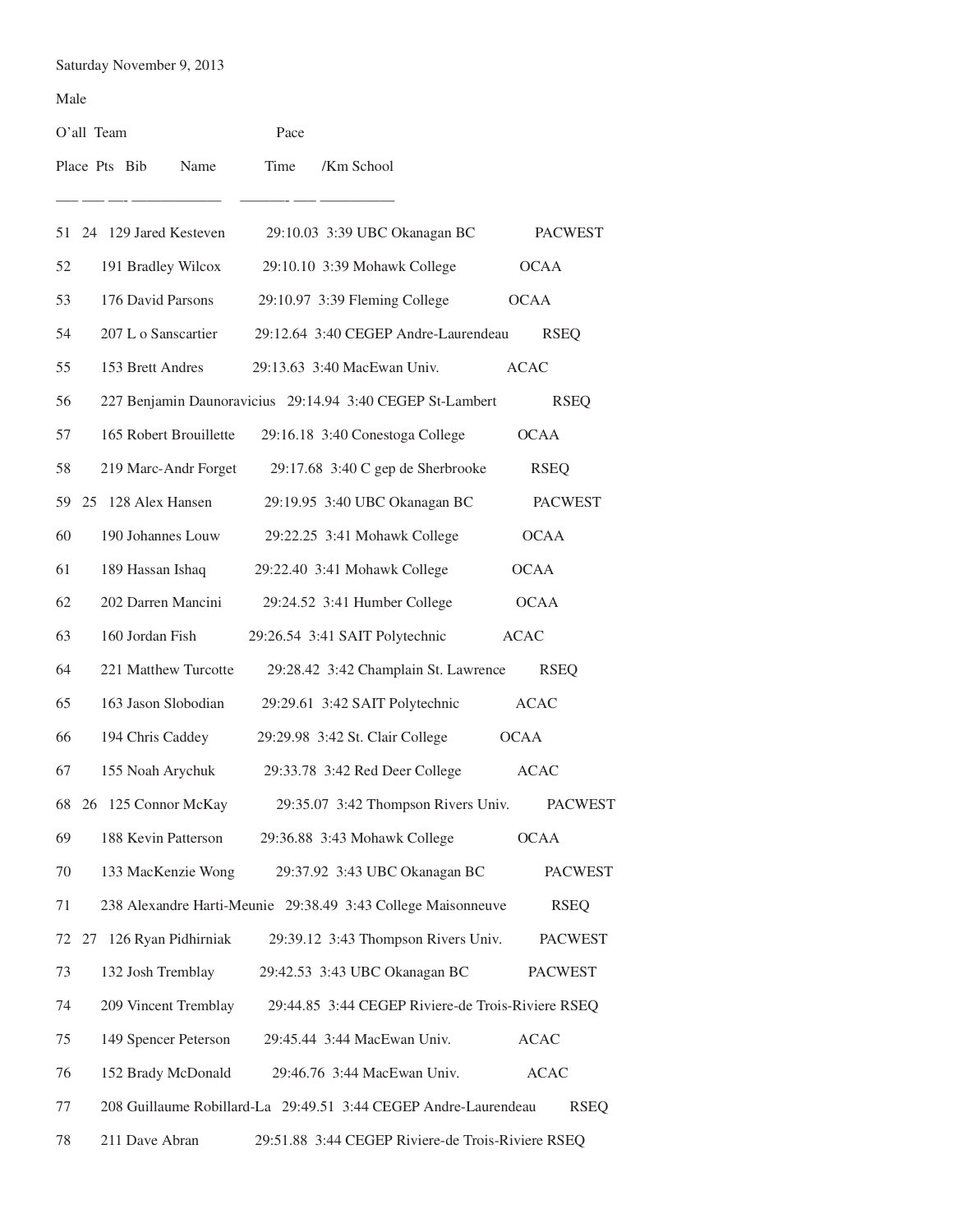| 79  | 203 Cody McKay           | 29:54.51 3:45 Humber College                                 | <b>OCAA</b>    |
|-----|--------------------------|--------------------------------------------------------------|----------------|
| 80  | 213 Mattieu Loyer        | 29:57.48 3:45 CEGEP Riviere-de Trois-Riviere RSEQ            |                |
| 81  | 147 Alex Andres          | 30:12.79 3:47 Lethbridge College                             | <b>ACAC</b>    |
| 82  | 161 Sean Hickey          | 30:21.07 3:48 SAIT Polytechnic                               | <b>ACAC</b>    |
| 83  | 183 Edgar Malchic        | 30:21.42 3:48 George Brown College                           | <b>OCAA</b>    |
| 84  | 177 Ben Sullivan         | 30:29.09 3:49 Fleming College                                | <b>OCAA</b>    |
| 85  | 137 Andrew Jacobs        | 30:32.00 3:49 Augustana Univ.                                | <b>ACAC</b>    |
| 86  | 162 Dmitriy Kuleshov     | 30:33.14 3:50 SAIT Polytechnic                               | <b>ACAC</b>    |
| 87  | 28 122 Mark Carolan      | 30:33.62 3:50 Thompson Rivers Univ.                          | <b>PACWEST</b> |
| 88  | 145 Christopher Poytress | 30:33.81 3:50 Lethbridge College                             | <b>ACAC</b>    |
| 89  | 192 Ryan Gagnon          | 30:33.85 3:50 Mohawk College                                 | <b>OCAA</b>    |
| 90  | 241 Renaud Rochon        | 30:36.46 3:50 College Maisonneuve                            | <b>RSEQ</b>    |
| 91  | 212 Charles Asselin      | 30:45.68 3:51 CEGEP Riviere-de Trois-Riviere RSEQ            |                |
| 92  | 240 Louis Marsolais      | 30:48.27 3:52 College Maisonneuve                            | <b>RSEO</b>    |
| 93  | 127 Conlan Sprickerhoff  | 30:48.85 3:52 Thompson Rivers Univ.                          | <b>PACWEST</b> |
| 94  |                          | 239 Justin Ainsley-Vincent 30:48.95 3:52 College Maisonneuve | <b>RSEQ</b>    |
| 95  | 185 Lyndon Vase          | 30:53.10 3:52 George Brown College                           | <b>OCAA</b>    |
| 96  | 223 Paul Lepinay         | 31:05.25 3:54 Champlain St. Lawrence                         | <b>RSEQ</b>    |
| 97  | 232 Doan Tran            | 31:09.09 3:54 College Ahuntsic                               | <b>RSEO</b>    |
| 98  | 181 Alex Brown           | 31:13.05 3:55 George Brown College                           | <b>OCAA</b>    |
| 99  | 242 Marc-Andr Morissette | 31:14.01 3:55 College Maisonneuve                            | <b>RSEO</b>    |
| 100 | 142 Ian Keefe            | 31:15.00 3:55 Grande Prairie Reg. College                    | <b>ACAC</b>    |

# Page 3

New Balance Toronto CCAA National Cross Country Championship

Saturday November 9, 2013

Male

| O'all Team |                       | Pace |                                           |             |
|------------|-----------------------|------|-------------------------------------------|-------------|
|            | Place Pts Bib<br>Name | Time | /Km School                                |             |
|            |                       |      |                                           |             |
| 101        | 167 Zac Nixon         |      | 31:26.63 3:56 Conestoga College           | <b>OCAA</b> |
| 102        | 141 Vaughn Marillier  |      | 31:32.00 3:57 Grande Prairie Reg. College | ACAC        |
| 103        | 136 Joedy Dalke       |      | 31:39.50 3:58 Augustana Univ.             | ACAC        |